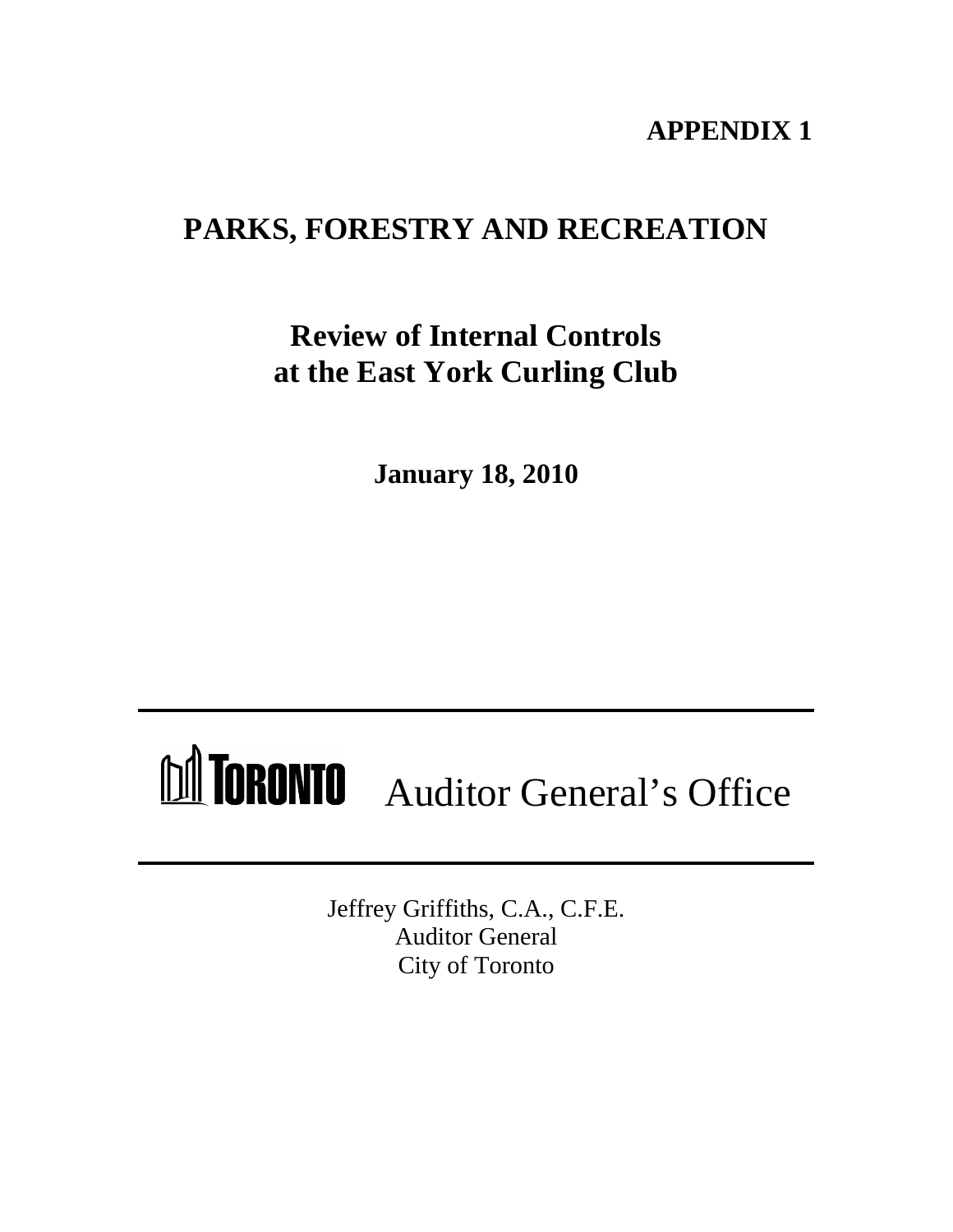# **TABLE OF CONTENTS**

| <b>EXECUTIVE SUMMARY.</b>                                                                                                                                                    |  |  |
|------------------------------------------------------------------------------------------------------------------------------------------------------------------------------|--|--|
| <b>BACKGROUND</b>                                                                                                                                                            |  |  |
| AUDIT OBJECTIVES, SCOPE AND METHODOLOGY.                                                                                                                                     |  |  |
| <b>AUDIT RESULTS.</b>                                                                                                                                                        |  |  |
| ALIGNMENT OF PROGRAMS AND SERVICES WITH THE<br>OBJECTIVES OF THE CITY AND PARKS, FORESTRY AND<br><b>RECREATION DIVISION.</b>                                                 |  |  |
| City Owned and Operated Curling Facility<br>Ancillary Services Operating Out of the Curling Facility<br>1.3                                                                  |  |  |
| <b>ACCOUNTABILITY FOR EXECUTIVE BOARD DECISION MAKING 8</b>                                                                                                                  |  |  |
| Funds Maintenance by the Club<br>2.1<br>Accountability for Expenditures Made by the Executive Board<br>2.2<br>Funds Retained by the Board in a Non-City Bank Account.<br>2.3 |  |  |
| MANAGEMENT OVERSIGHT OVER CURLING CLUB<br><b>OPERATIONS</b><br>10 <sup>1</sup>                                                                                               |  |  |
| Internal Control Deficiencies Related to Core Programs<br>10<br>3.1<br>Internal Control Deficiencies Relating to Ancillary Services<br>11<br>3.2                             |  |  |
| RELEVANCE OF RECOMMENDATIONS TO OTHER PARKS,<br><b>FORESTRY AND RECREATION FACILITIES.</b>                                                                                   |  |  |
| <b>CONCLUSION.</b>                                                                                                                                                           |  |  |
| <b>EXHIBIT 1 - OPERATING BUDGET FOR THE 2009-2010</b><br><b>CURLING SEASON.</b>                                                                                              |  |  |
| <b>EXHIBIT 2 - PROFIT (LOSS) AND CAPITAL CONTRIBUTIONS MADE BY</b>                                                                                                           |  |  |

**THE CLUB DURING THE PAST FIVE YEARS (UNAUDITED**) ... 14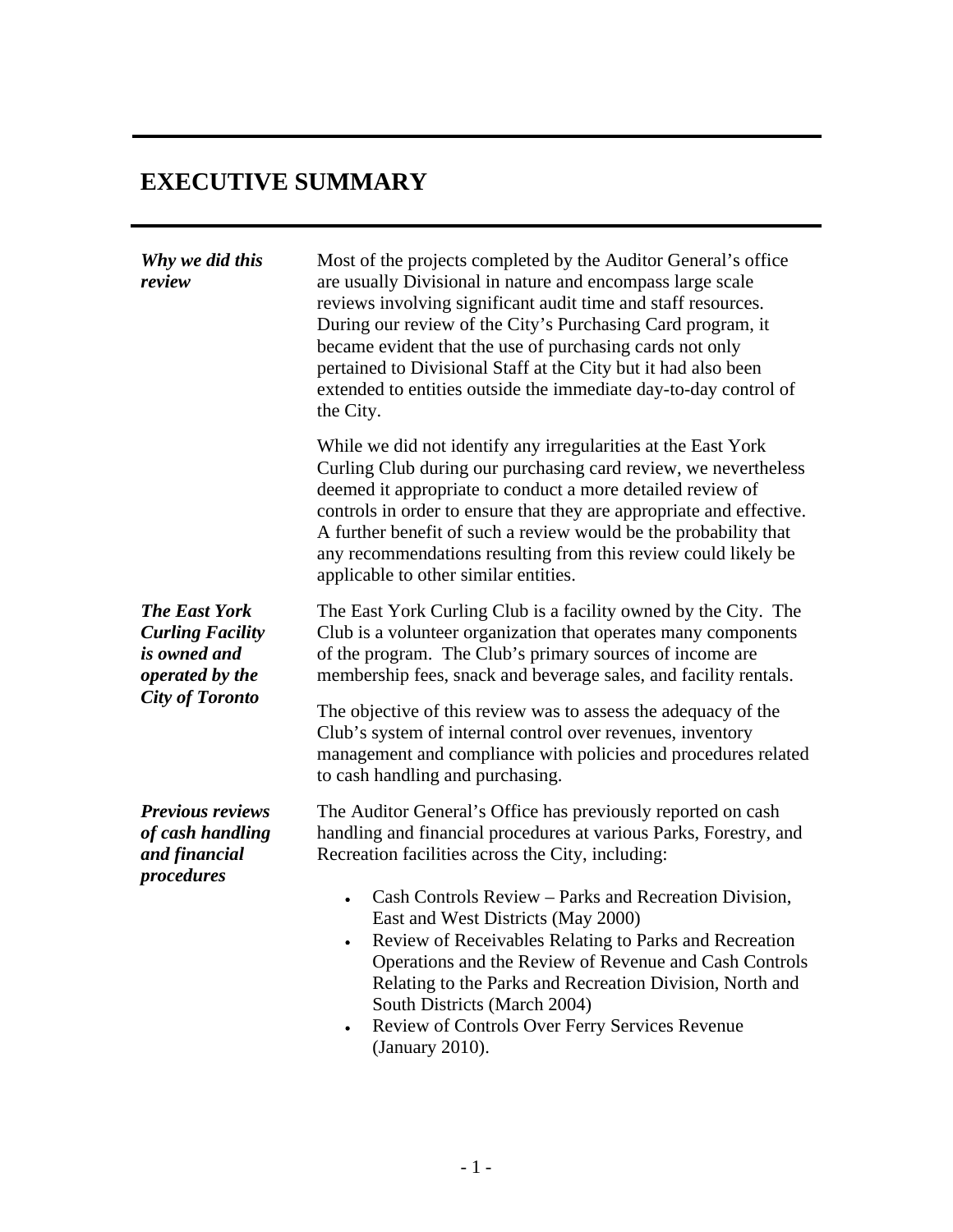*Significant*  In recent years, because the core programs operated at the facility *operating*  have been traditionally organized and operated by volunteer *decisions made*  members, significant operating decisions have been delegated to by *volunteer* volunteers that comprise the Club's Executive Board with relative *members* autonomy from the City of Toronto.

*A governance*  Despite the authority of the Board, no governance framework has *framework can*  been put into place to formally define their role, responsibilities, *be strengthened* and accountability to the City of Toronto. Consequently, during this audit we identified several issues relating to the lack of accountability by the Board to the City.

> It is important that a clear governance and operating framework be established for community volunteers and groups involved in operating programs at the curling facility. Furthermore, without clearly defining the roles of City staff and community volunteers and groups, staff resources may not be deployed to support programs in the most efficient and effective manner.

**Audit Results in Brief**<br>**Audit Results in Brief<br>In recent para, because the core programs operated at the facility<br>Interest bene rraditionally organized and operated by volunteer<br>them there, significant operation designed** A key recommendation included in this audit report is for management to evaluate the objectives for curling facilities within the City and their alignment with the mission and values set out by Council. The role of the City in operating programs and services at each of the City owned curling facilities should be evaluated to determine suitable models for the operation of curling programs and facilities that support community involvement.

Improved operating efficiencies in both core programs and the curling facility itself are possible by outsourcing services through lease agreements with community groups and service providers. This is an operating arrangement which should receive serious consideration in the context of defining the City's role in similar organizations.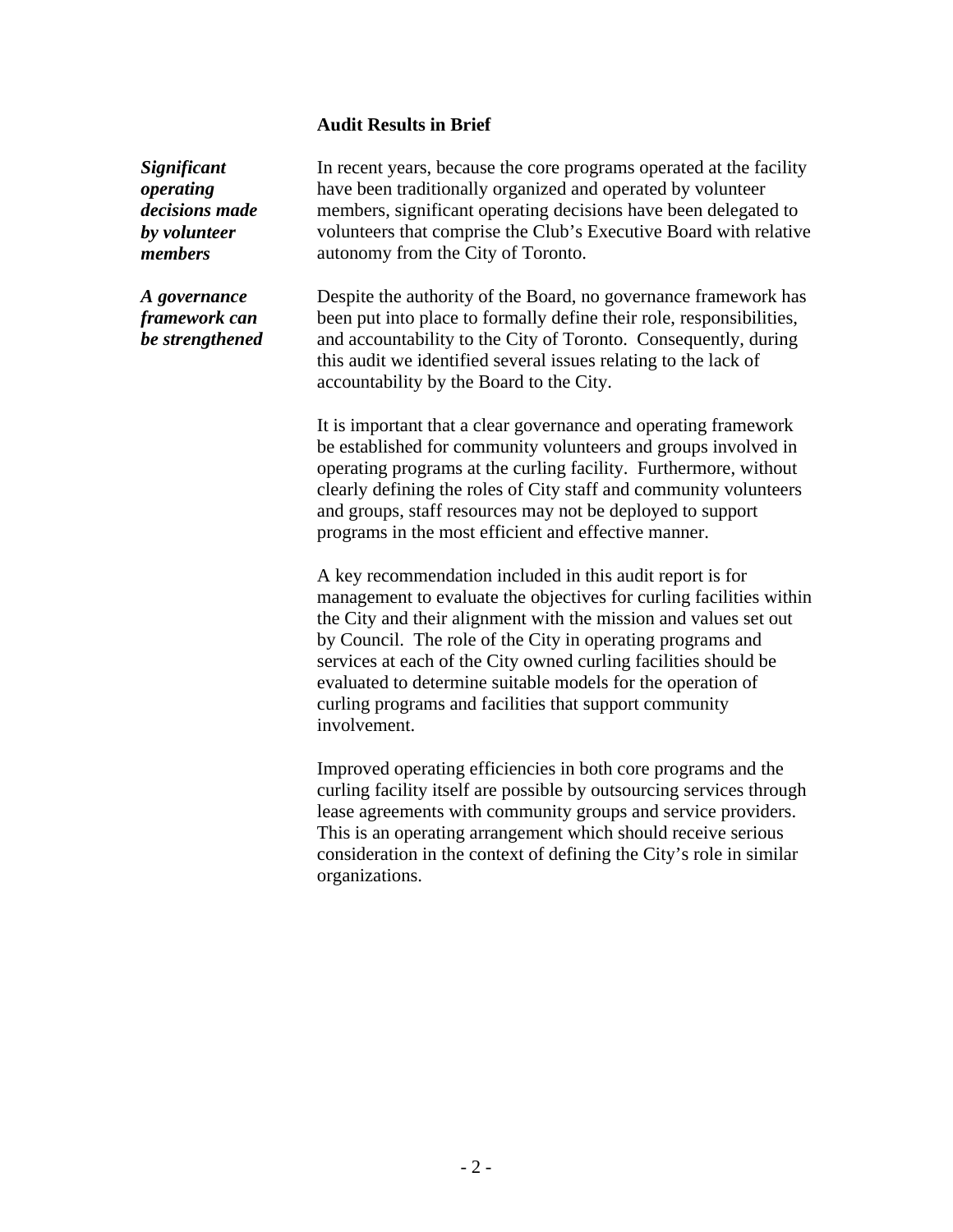| <b>Report contains</b> | Our report includes five recommendations, the primary               |
|------------------------|---------------------------------------------------------------------|
| five                   | recommendation being the need to determine a suitable operating     |
| recommendations        | and governance model which clarifies the role and responsibilities  |
|                        | of the City and the Club in operating the facility. In doing so,    |
|                        | responsibility for addressing the remaining recommendations         |
|                        | related to strengthening internal controls and increasing           |
|                        | accountability and oversight of curling operations at the East      |
|                        | York Curling Club, will depend on the resulting operating           |
|                        | arrangement and governance framework. An additional                 |
|                        | recommendation relates to a review of the recommendations           |
|                        | contained in this report for applicability to the other Parks,      |
|                        | Forestry and Recreation curling facilities.                         |
| Separate letter        | The Auditor General has issued a separate letter to management      |
| <i>issued to</i>       | outlining less significant issues that came to our attention during |
| management             | the audit. These issues related to the need to align Club           |
| <i>outlining less</i>  | procedures with City policies and address certain weaknesses in     |
| significant issues     | controls over revenue collection and inventory management           |
|                        | processes. The Parks, Forestry and Recreation division's            |
|                        | responsibility for implementing the recommendations would be        |
|                        | limited to the extent that the Club activities remain integrated    |
|                        | with the City.                                                      |
|                        |                                                                     |
|                        |                                                                     |
| <b>BACKGROUND</b>      |                                                                     |
|                        |                                                                     |
|                        |                                                                     |
|                        |                                                                     |
| The facility is        | The City of Toronto owns three curling facilities, two of which     |
| one of three           | are operated by the Parks, Forestry and Recreation division, while  |
| curling facilities     | the third is operated by a community club. At present, there are    |
| owned by the           | eight other curling facilities in Toronto which are privately-owned |
| City                   | and operated.                                                       |
|                        |                                                                     |
|                        | The East York Curling Facility has six sheets of curling ice with   |
|                        | leagues operating throughout the day and night during the week.     |
|                        | An executive board, comprised of Club members, volunteer to         |
|                        | oversee the Club and its Leagues under the oversight of the City's  |
|                        | Community Recreation Programmer and management team. Day-           |
|                        | to-day operations are run by a combination of staff from the        |
|                        | City's Parks, Forestry, and Recreation division and volunteers.     |
|                        |                                                                     |
|                        |                                                                     |
|                        |                                                                     |
|                        |                                                                     |
|                        |                                                                     |
|                        |                                                                     |
|                        |                                                                     |
|                        |                                                                     |
|                        | $-3-$                                                               |

## **BACKGROUND**

| The facility is    | The City of Toronto owns three curling facilities, two of which                                                                                                                                                                                                                                                                                                                                                                                                           |
|--------------------|---------------------------------------------------------------------------------------------------------------------------------------------------------------------------------------------------------------------------------------------------------------------------------------------------------------------------------------------------------------------------------------------------------------------------------------------------------------------------|
| one of three       | are operated by the Parks, Forestry and Recreation division, while                                                                                                                                                                                                                                                                                                                                                                                                        |
| curling facilities | the third is operated by a community club. At present, there are                                                                                                                                                                                                                                                                                                                                                                                                          |
| owned by the       | eight other curling facilities in Toronto which are privately-owned                                                                                                                                                                                                                                                                                                                                                                                                       |
| City               | and operated.                                                                                                                                                                                                                                                                                                                                                                                                                                                             |
|                    | The East York Curling Facility has six sheets of curling ice with<br>leagues operating throughout the day and night during the week.<br>An executive board, comprised of Club members, volunteer to<br>oversee the Club and its Leagues under the oversight of the City's<br>Community Recreation Programmer and management team. Day-<br>to-day operations are run by a combination of staff from the<br>City's Parks, Forestry, and Recreation division and volunteers. |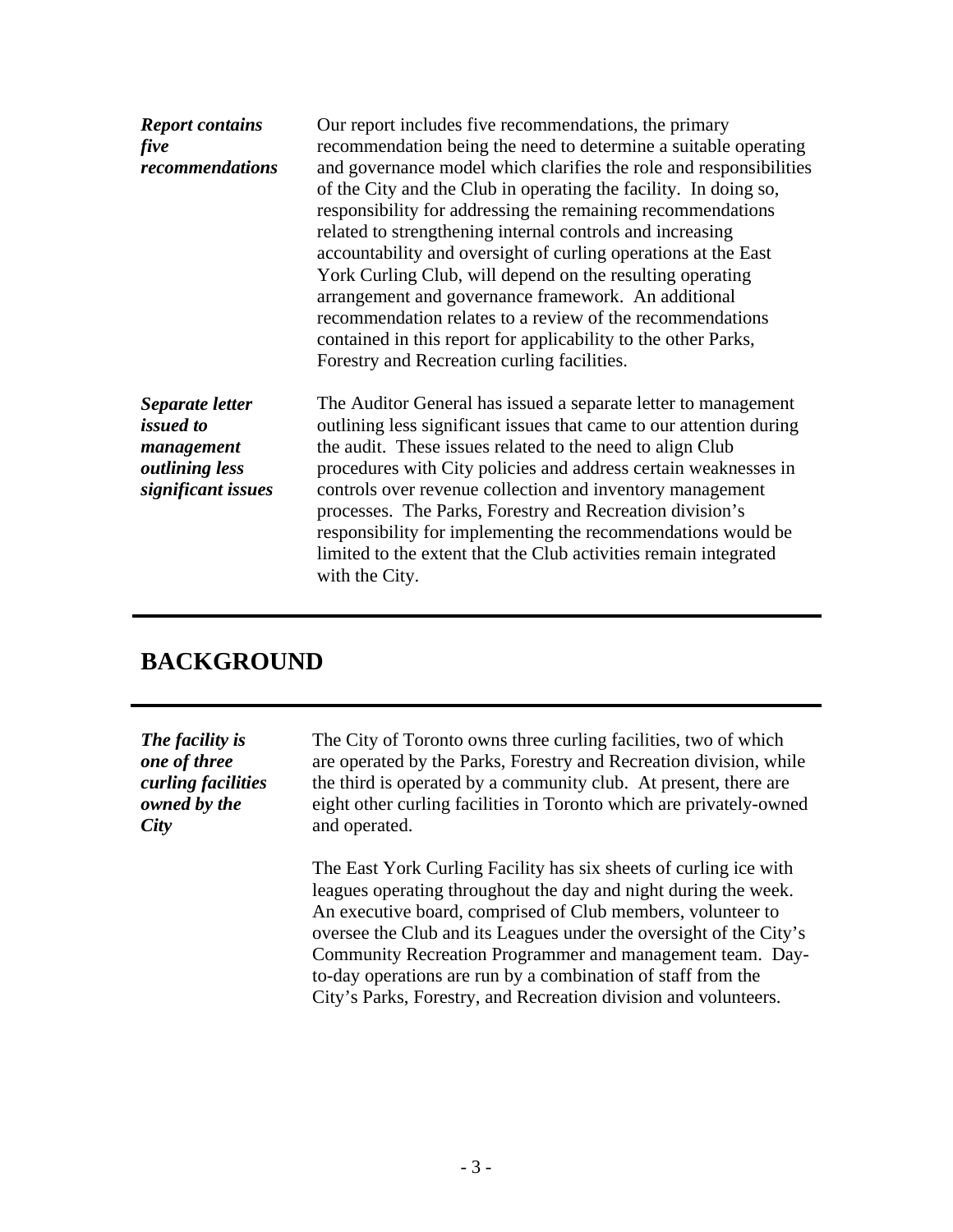# **AUDIT OBJECTIVES, SCOPE AND METHODOLOGY**

| <b>Governing</b><br>relationship with<br>former Borough<br>of East York<br>established in<br>1969 | The governing relationship between the City of Toronto and the<br>Club was established in 1969 under By-law 322 with the former<br>Borough of East York. This by-law provided for the Curling<br>Rinks Board of Management and defined the responsibilities for<br>both the Leaside Memorial Community Curling Rink and East<br>York Sports Centre (now known as the East York Curling Club).                                                                  |
|---------------------------------------------------------------------------------------------------|----------------------------------------------------------------------------------------------------------------------------------------------------------------------------------------------------------------------------------------------------------------------------------------------------------------------------------------------------------------------------------------------------------------------------------------------------------------|
|                                                                                                   | Over the years, the Board of Management was responsible for<br>operating the programs (leagues) with relative autonomy from the<br>City of Toronto. However, during the 1990s the Club was not<br>able to generate sufficient income to cover operating expenditures<br>and capital maintenance and repairs of the facility. In 1995, the<br>City repealed By-Law 322, and assumed overall responsibility for<br>operating and capital management of the Club. |
|                                                                                                   | <b>AUDIT OBJECTIVES, SCOPE AND METHODOLOGY</b>                                                                                                                                                                                                                                                                                                                                                                                                                 |
| <b>Audit objective</b>                                                                            | The objective of this review was to assess the adequacy of<br>controls over revenues, inventory management and compliance<br>with purchasing and cash handling policies and procedures.<br>The specific objectives of the review were to:                                                                                                                                                                                                                      |
|                                                                                                   | • Review the adequacy of the financial and administrative<br>controls over revenues earned.<br>• Evaluate the effectiveness of controls in place over cash<br>handling and review procedures which ensure the<br>safeguarding of assets (cash and inventory).<br>• Assess compliance with purchasing policies and<br>procedures.                                                                                                                               |
| <b>Audit scope</b>                                                                                | The review covered transactions from 2009 with a focus on<br>samples selected from October 1 to December 31, 2009.                                                                                                                                                                                                                                                                                                                                             |
|                                                                                                   |                                                                                                                                                                                                                                                                                                                                                                                                                                                                |
|                                                                                                   | $-4-$                                                                                                                                                                                                                                                                                                                                                                                                                                                          |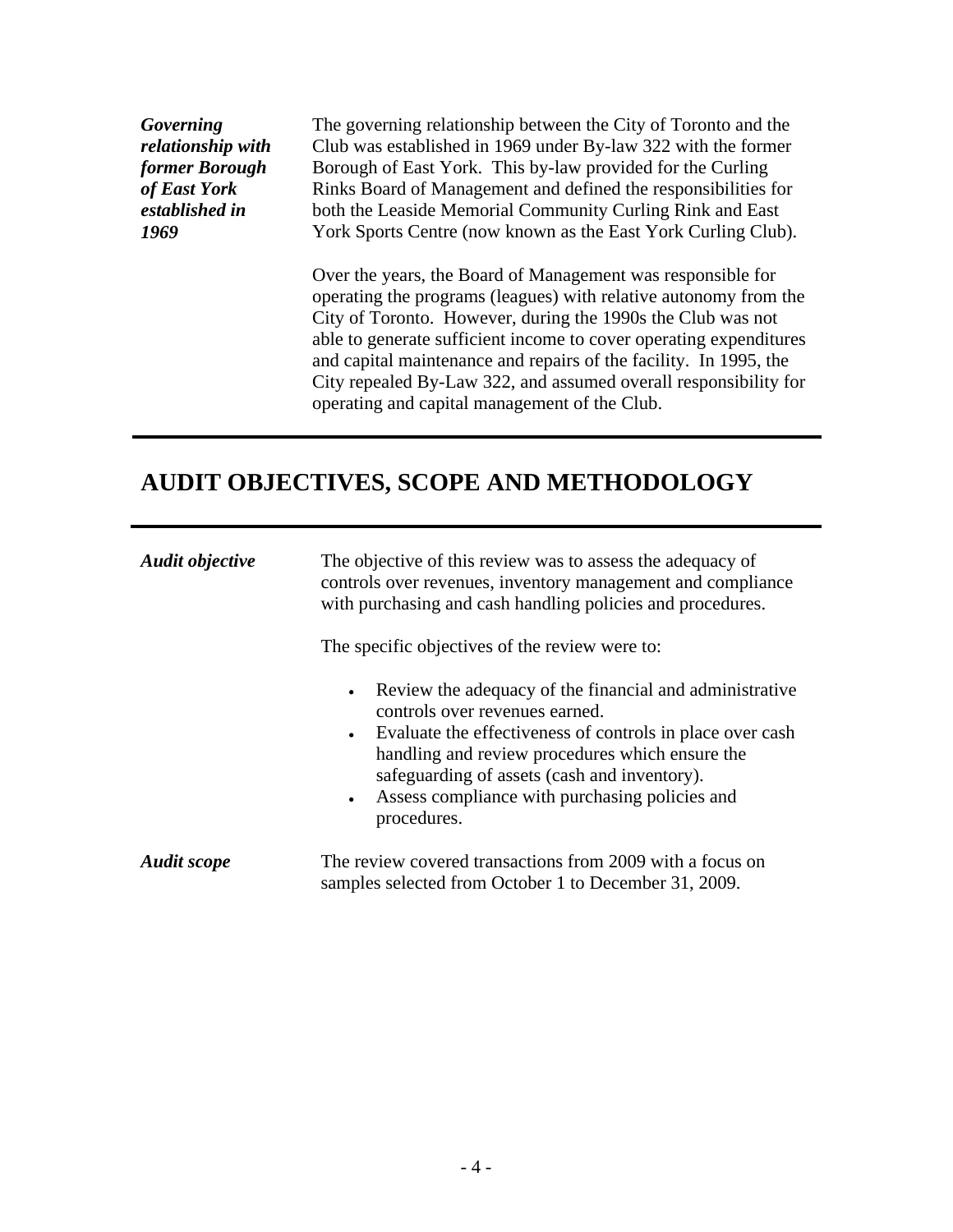| <b>Audit</b><br>methodology                                                     | Our audit methodology included the following:<br>review of departmental policies and procedures<br>interviews with City of Toronto Parks, Forestry, and<br>Recreation Division staff at the East York Curling Club<br>site visits<br>examination of applicable documents, management<br>reports, records, and selected transactions<br>evaluation of management controls and practices<br>review of audit reports issued by various jurisdictions<br>relating to controls at community recreation facilities<br>other procedures deemed appropriate. |  |
|---------------------------------------------------------------------------------|------------------------------------------------------------------------------------------------------------------------------------------------------------------------------------------------------------------------------------------------------------------------------------------------------------------------------------------------------------------------------------------------------------------------------------------------------------------------------------------------------------------------------------------------------|--|
| Compliance with<br>generally<br>accepted<br>government<br>auditing<br>standards | We conducted this performance audit in accordance with<br>generally accepted government auditing standards. Those<br>standards require that we plan and perform the audit to obtain<br>sufficient, appropriate evidence that provides a reasonable basis<br>for our findings and conclusions based on our audit objectives.<br>We believe that the evidence obtained provides a reasonable<br>basis for our findings and conclusions based on our audit<br>objectives.                                                                               |  |
| <b>AUDIT RESULTS</b><br>1.                                                      | ALIGNMENT OF PROGRAMS AND SERVICES WITH THE<br>OBJECTIVES OF THE CITY AND PARKS, FORESTRY AND<br><b>RECREATION DIVISION</b>                                                                                                                                                                                                                                                                                                                                                                                                                          |  |
| 1.1                                                                             | <b>City Owned and Operated Curling Facility</b>                                                                                                                                                                                                                                                                                                                                                                                                                                                                                                      |  |
| City owned and<br>operated<br>facility                                          | The East York Curling Club Facility is owned and operated by the<br>City of Toronto. General maintenance activities for the facility are<br>funded through the City's operating budget. Capital repairs and<br>improvements are funded through the Parks, Forestry, and Recreation<br>capital budget.                                                                                                                                                                                                                                                |  |
| <i><b>Operations</b></i><br><i>intended to be</i><br>self-sustaining            | The City's financial operating goals for the Club include an intent for<br>the Club to be self-sustaining with operating expenditures being<br>funded from operating revenues generated by the Club.                                                                                                                                                                                                                                                                                                                                                 |  |
|                                                                                 |                                                                                                                                                                                                                                                                                                                                                                                                                                                                                                                                                      |  |
|                                                                                 |                                                                                                                                                                                                                                                                                                                                                                                                                                                                                                                                                      |  |
|                                                                                 | $-5-$                                                                                                                                                                                                                                                                                                                                                                                                                                                                                                                                                |  |

## **AUDIT RESULTS**

#### **1. ALIGNMENT OF PROGRAMS AND SERVICES WITH THE OBJECTIVES OF THE CITY AND PARKS, FORESTRY AND RECREATION DIVISION**

## **1.1 City Owned and Operated Curling Facility**

*City owned and*  The East York Curling Club Facility is owned and operated by the *operated*  City of Toronto. General maintenance activities for the facility are *facility* funded through the City's operating budget. Capital repairs and improvements are funded through the Parks, Forestry, and Recreation capital budget.

| <i><b>Operations</b></i> | The City's financial operating goals for the Club include an intent for |
|--------------------------|-------------------------------------------------------------------------|
| intended to be           | the Club to be self-sustaining with operating expenditures being        |
| self-sustaining          | funded from operating revenues generated by the Club.                   |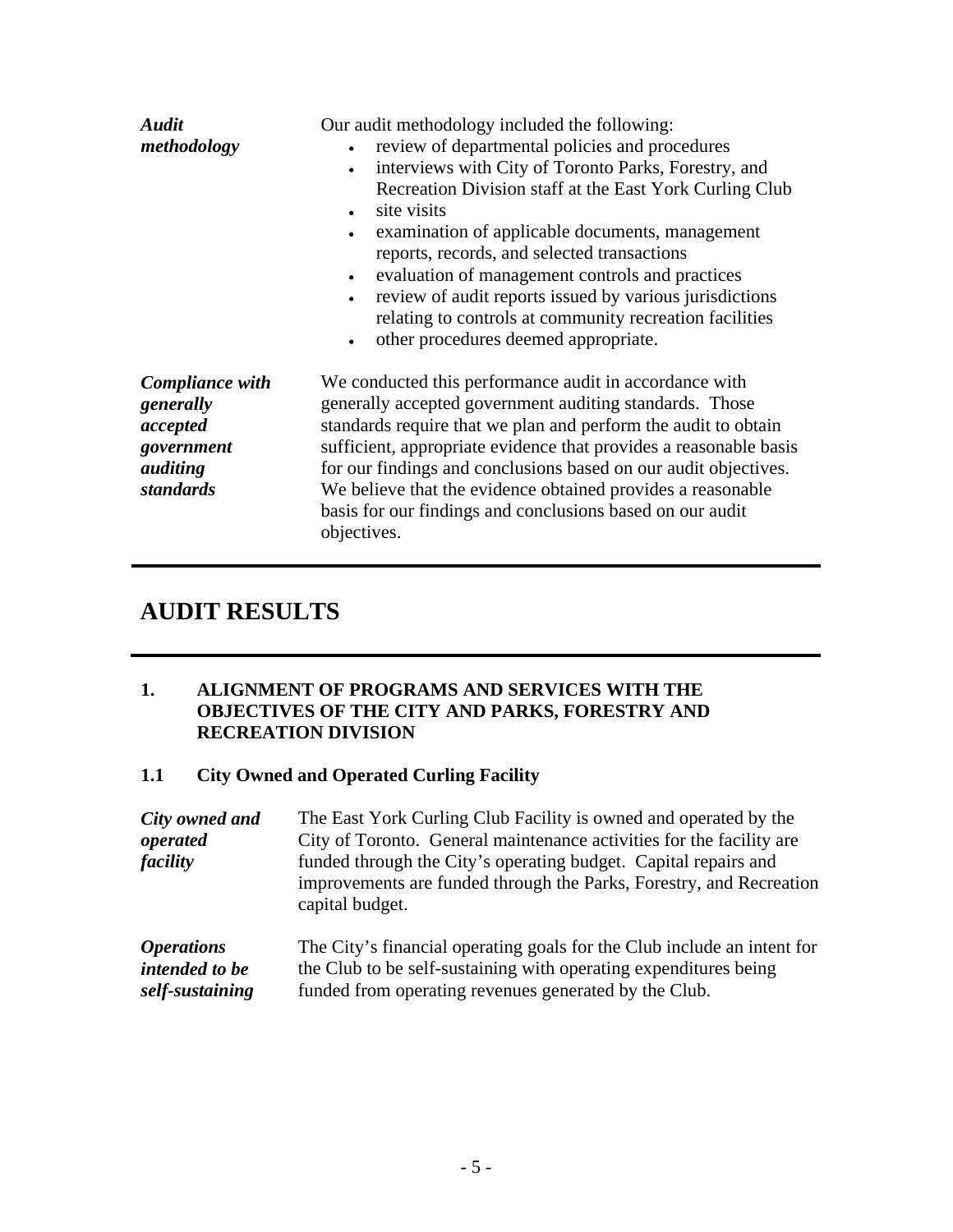| Capital       | Furthermore, in recent years, the City has implemented a requirement   |
|---------------|------------------------------------------------------------------------|
| contribution  | that the Club budget for an annual capital contribution of \$13,200 to |
| set aside for | be set aside in a discretionary reserve fund to provide funding for    |
| repairs and   | repair and expansion expenses of the facility. This contribution has   |
| expansion     | been received for three years.                                         |

## **1.2 Core Programs Operating Out of the Curling Facility**

| Capital<br>contribution              | Furthermore, in recent years, the City has implemented a requirement<br>that the Club budget for an annual capital contribution of \$13,200 to |
|--------------------------------------|------------------------------------------------------------------------------------------------------------------------------------------------|
| set aside for                        | be set aside in a discretionary reserve fund to provide funding for                                                                            |
| repairs and                          | repair and expansion expenses of the facility. This contribution has                                                                           |
| expansion                            | been received for three years.                                                                                                                 |
| $1.2\,$                              | <b>Core Programs Operating Out of the Curling Facility</b>                                                                                     |
| Core curling                         | The curling facility accommodates both a core membership base and                                                                              |
| programs                             | rental users. According to the City's operating budget for the Club in                                                                         |
| comprise 60<br>per cent of           | Exhibit 1, core curling programs for members and rental users<br>contribute approximately 60 per cent of revenues remitted.                    |
| revenues                             |                                                                                                                                                |
| Core programs                        | Core programs including member league curling, inter-and intra-club                                                                            |
| operated by a                        | tournaments, and facility rentals are operated by a combination of<br>staff from the City's Parks, Forestry, and Recreation division and       |
| combination of<br>City staff and     | member volunteers.                                                                                                                             |
| volunteers                           |                                                                                                                                                |
|                                      | The main program offered at the curling facility are the organized                                                                             |
|                                      | members-only curling leagues operated by volunteers from the                                                                                   |
|                                      | various member curling leagues using the East York Curling Facility.                                                                           |
|                                      | Facility rentals are accommodated at the curling facility in residual                                                                          |
|                                      | times not used by the member-only curling leagues and Club hosted<br>tournaments. The City's on-site Community Recreation Programmer           |
|                                      | coordinates facility rental bookings which consist of regular users                                                                            |
|                                      | such as community leagues and workplace leagues and occasional                                                                                 |
|                                      | users such as corporate and school groups.                                                                                                     |
| <b>Insufficient</b>                  | In recent years, because core programs have been traditionally                                                                                 |
| governance                           | organized and operated by volunteer members, significant operating                                                                             |
| <i>framework to</i>                  | decisions have been delegated to the volunteers that comprise the                                                                              |
| define the role,<br>responsibilities | Club's Executive Board with relative autonomy from the City of<br>Toronto.                                                                     |
| and authority                        |                                                                                                                                                |
| of the                               | Despite the authority of the Executive Board, since the repeal of By-                                                                          |
| volunteer                            | law 322, an insufficient governance framework has been in place to                                                                             |
| <i>Executive</i><br><b>Board</b>     | officially define their role, responsibilities, and accountability to the<br>City of Toronto. Consequently, during this audit we identified    |
|                                      | internal control and accountability issues that stem from the lack of                                                                          |
|                                      | clarity in roles and responsibilities of staff and volunteers.                                                                                 |
|                                      |                                                                                                                                                |
|                                      |                                                                                                                                                |
|                                      |                                                                                                                                                |
|                                      |                                                                                                                                                |
|                                      |                                                                                                                                                |
|                                      | $-6-$                                                                                                                                          |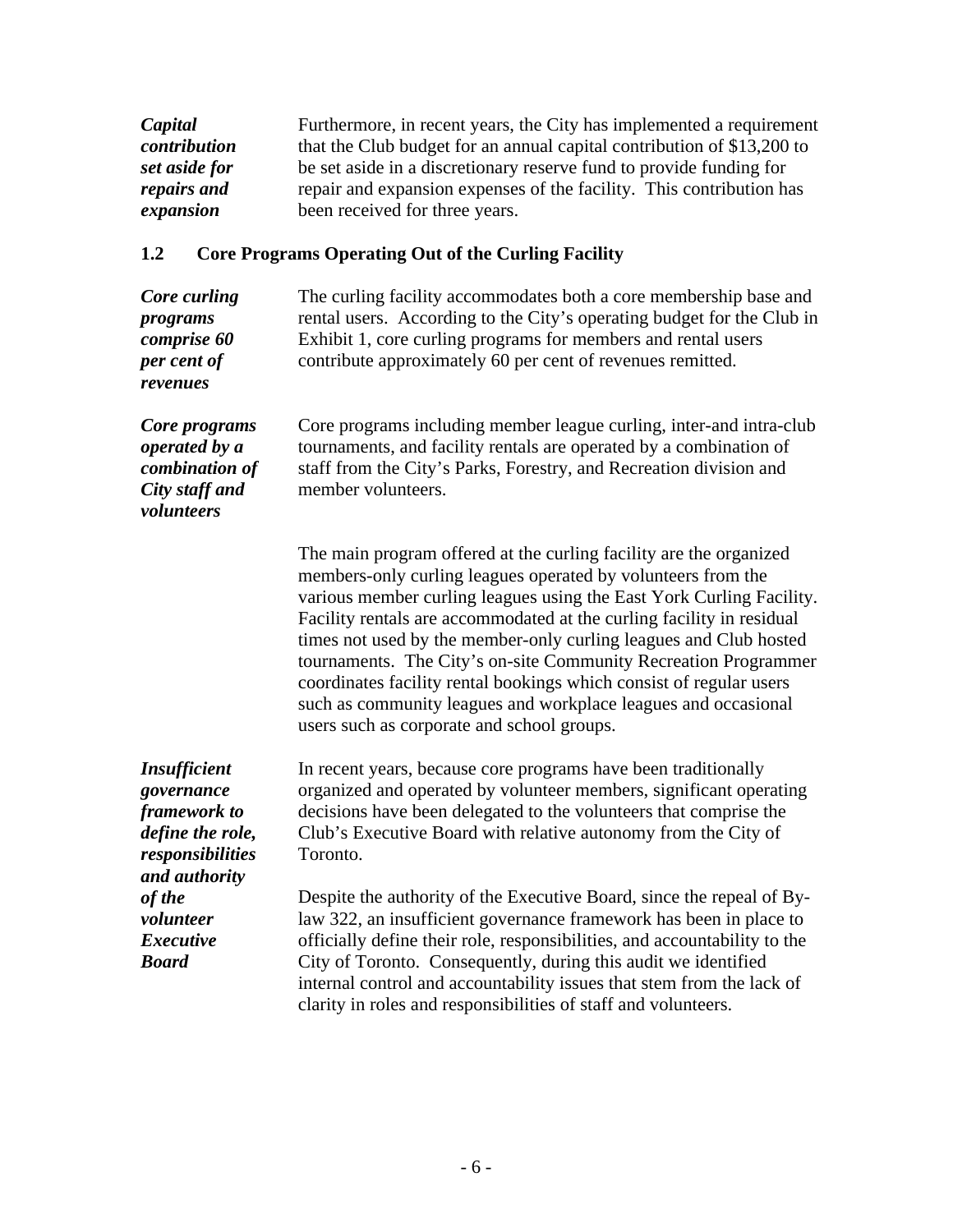It is important that a clear governance and operating framework be established for community volunteers and groups involved in operating the programs at the curling facility. Furthermore, without clearly defining the roles of City staff and community volunteers and groups, staff resources may not be deployed to support the programs in the most efficient and effective manner.

### **1.3 Ancillary Services Operating Out of the Curling Facility**

Ancillary to the core programs operating out of the curling facility, additional services are operated through a combination of staff from the City's Parks, Forestry, and Recreation division and formal and informal agreements with vendors. These services include:

- Bar services
- Food concessions **Food** concessions
- Pro shop

| <b>Bar services</b><br>contribute 40<br>per cent of City<br>earned<br><i>revenues from</i>                                | City staff operate a bar service under a Liquor Sales License issued to<br>the Corporation of the Borough of East York for the East York<br>Curling Club. The bar regularly operates whenever league and rental<br>programs are being run.                                                                                                                                                                                                                                                                                                                                                                     |  |  |  |
|---------------------------------------------------------------------------------------------------------------------------|----------------------------------------------------------------------------------------------------------------------------------------------------------------------------------------------------------------------------------------------------------------------------------------------------------------------------------------------------------------------------------------------------------------------------------------------------------------------------------------------------------------------------------------------------------------------------------------------------------------|--|--|--|
| the Club                                                                                                                  | Bar sales comprise 40 per cent of the revenues and 19 per cent of the<br>operating expenses in the City's operating budget for the curling<br>facility, programs, and services.                                                                                                                                                                                                                                                                                                                                                                                                                                |  |  |  |
| <b>Vendor</b><br>relationships to<br>provide food<br>concession and<br><b>Pro Shop</b><br>services                        | At the direction of the Executive Board, the Club has entered into a<br>food concession agreement with a vendor to use the facility's kitchen<br>to make light meals available for purchase as required by the Liquor<br>Sales License. Food concession services are operated by a vendor<br>with hours of operation that coincide with league programs.<br>Additionally, the Executive Board was approached by a distributor for<br>curling supplies to provide Pro Shop services. The Club advertised<br>on the Club's website and newsletters curling equipment available for<br>purchase through the Club. |  |  |  |
| <b>Royalty and</b><br>rental revenues<br>for food<br>concession and<br><b>Pro Shop are</b><br>not remitted to<br>the City | Both of the vendor relationships to provide food concession and Pro<br>Shop services were entered into outside of the City's normal<br>competitive procurement processes. No royalty or rental revenues<br>were remitted to the City and the City was not reimbursed for costs<br>incurred relating to the use of the City's facilities. Rent for the food<br>concession was submitted to the City commencing January 2010.                                                                                                                                                                                    |  |  |  |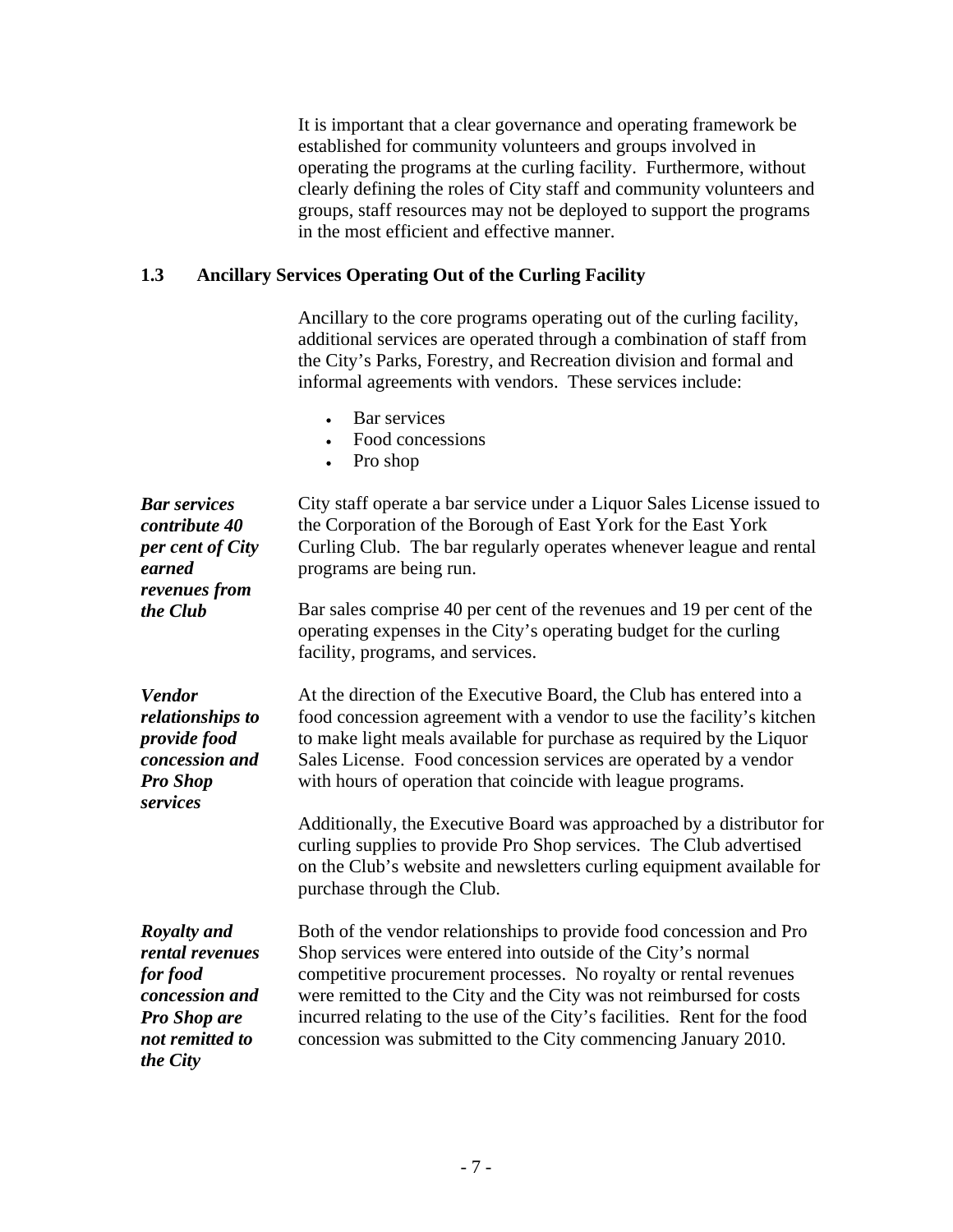the operation of a bar, food concession and pro shop sales. A decision needs to be made as to whether or not City staff should be involved in these activities particularly in the context of their alignment with the objectives of the City and Parks, Forestry, and Recreation Division and the efficient and effective use of staff resources.

#### **Recommendation:**

**1. The General Manager of Parks, Forestry and Recreation, evaluate the City's ongoing role in the management of facilities such as the East York Curling Club. The evaluation determine the most effective operating model taking into account community involvement in the facility as well as the management of core programs and other ancillary services.**

#### **2. ACCOUNTABILITY FOR EXECUTIVE BOARD DECISION MAKING**

#### **2.1 Funds Maintenance by the Club**

As part of the Club's normal operating procedures, a portion of membership fees related to the Club's Operating Fund, Prize Fund, and Ontario Curling Association (OCA) / Toronto Curling Association (TCA) fees are retained by the Executive Board. Additionally, the Executive Board also receives and retains all funds from the curling tournaments it hosts.

*fees are* by the Board: *retained in a non-City bank* 

*15 per cent of*  The chart below presents the distribution of membership fees between *membership*  funds remitted to the City as membership revenue and funds retained by the Board:  $\blacksquare$ 

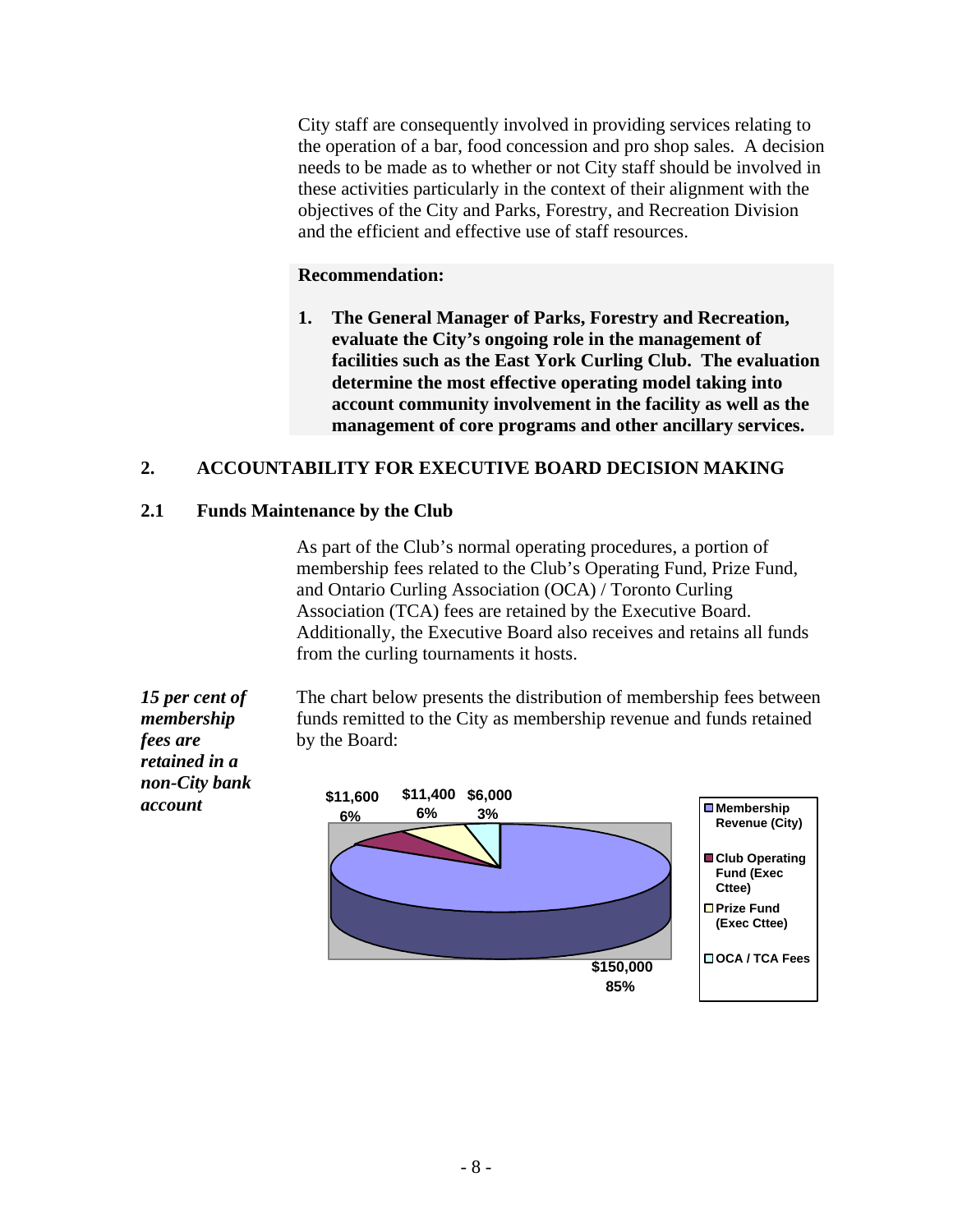#### **2.2 Accountability for Expenditures Made by the Executive Board**

| Governance<br>over the use of<br>funds by the<br><b>Executive</b><br><b>Board</b> | The governance over the use of these funds is provided by the<br>Executive Board. The Executive Board Treasurer maintains a record<br>of accounts and funds payable or paid by or to the Club, and<br>completes a financial report. The financial report is presented to the<br>Club at the Annual General Meeting. |  |  |
|-----------------------------------------------------------------------------------|---------------------------------------------------------------------------------------------------------------------------------------------------------------------------------------------------------------------------------------------------------------------------------------------------------------------|--|--|
|                                                                                   | According to the Treasurer, the money received is used exclusively to<br>provide members with equipment that support the various curling<br>programs within the Club. The Treasurer's Report (unaudited) for the<br>2008-2009 curling season stated receipts of \$20,500 and<br>disbursements of \$19,000.          |  |  |
|                                                                                   | Expenditures identified in the Treasurer's Report appear to be a<br>mixture of expenditures which would be required to operate the<br>curling facility and core programs and other indirect expenditures.                                                                                                           |  |  |
|                                                                                   | The report did not include an accounting of funds received from<br>membership fees for prize funds, OCA/TCA fees, or tournament entry<br>fees.                                                                                                                                                                      |  |  |
| City staff do<br>not receive<br>financial<br>reports from<br>the Executive        | The City's supervisory and management staff do not receive or review<br>the Executive Board Treasurer's financial reports, nor does the City<br>require an independent review or audit of the Executive Board's<br>financial records regarding the use of these funds.                                              |  |  |
| <b>Board</b><br><b>Treasurer</b>                                                  | In the absence of a formal review of the Board's financial reports,<br>there is an opportunity for funds to be misused for purposes other than<br>to support the operation of the curling facility and programs.                                                                                                    |  |  |
| 2.3                                                                               | <b>Funds Retained by the Board in a Non-City Bank Account</b>                                                                                                                                                                                                                                                       |  |  |

*The Executive*  All funds retained by the volunteer Executive Board are maintained in *Board retains*  a separate non-City bank account accessible to designated signing *over \$66,000* members of the Executive Board. A regular reconciliation of this bank account is not provided to the City. According to the Treasurer's Report (unaudited) for the 2008-2009 curling season, over \$66,000 was held in the Executive Board's bank accounts at the end of the 2009 curling season, with approximately \$30,000 of these funds earmarked for future replacement of curling rocks.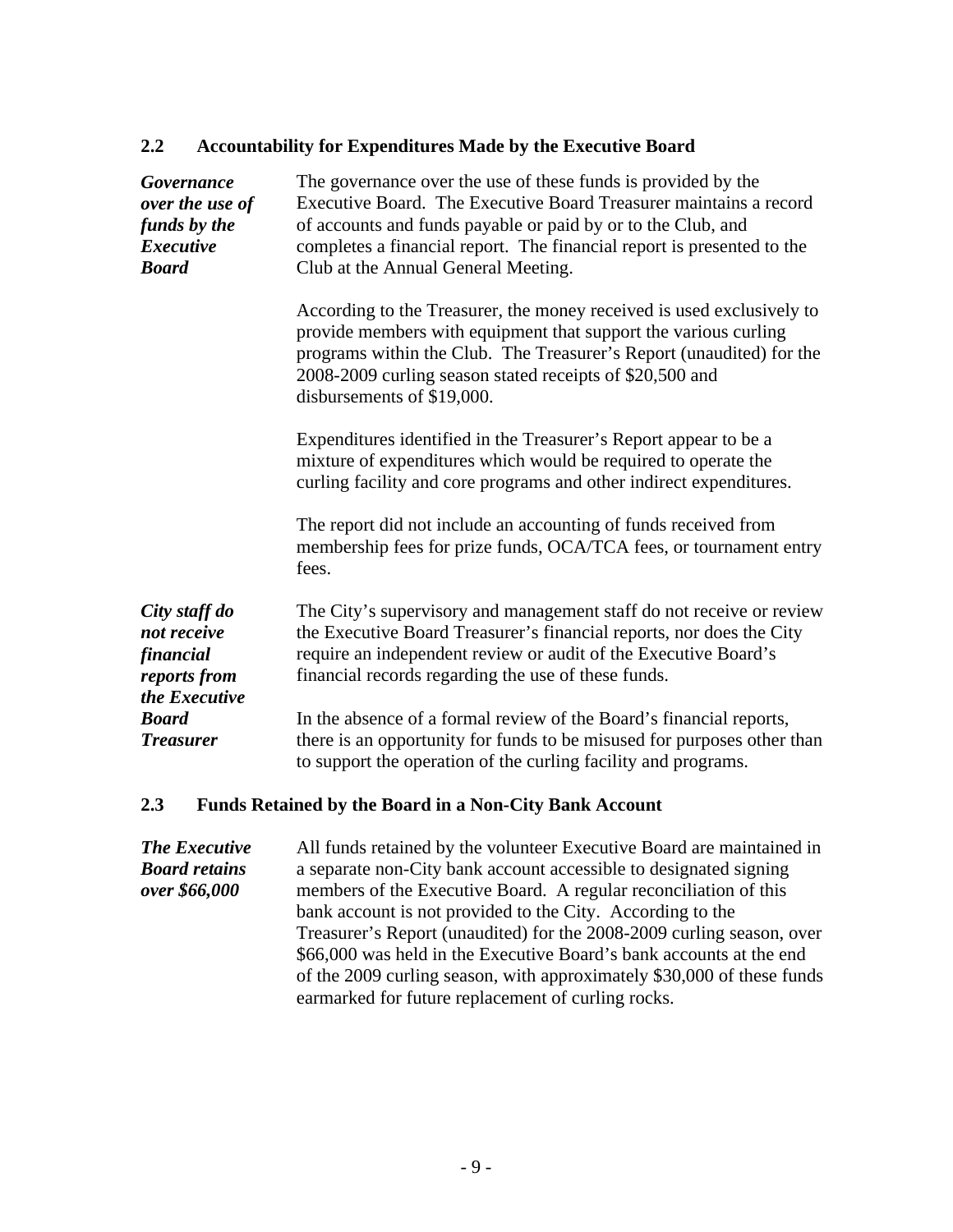*retain funds apart from the City* 

**The Executive** There are no provisions in City by-laws or the by-laws of the former *Board has no*  Borough of East York that provide for the Board to retain funds *legal right to*  outside of those remitted to the City.

**Recommendations:**

- **2. The General Manager of Parks, Forestry and Recreation, develop an accountability framework which includes formal operating agreements for groups operating programs at any City owned curling facility.**
- **3. The General Manager of Parks, Forestry and Recreation, until such time as a different operating model is implemented, request that the members of the Club's volunteer Executive Board:**
	- **a. Provide a financial report on a periodic basis, regarding funds held in the Board's bank accounts and the expenditures made using these funds.**
	- **b. Provide access, upon request, to review documents and records to substantiate the completeness of receipts and the appropriateness of expenditures.**

#### **3. MANAGEMENT OVERSIGHT OVER CURLING CLUB OPERATIONS**

#### **3.1 Internal Control Deficiencies Related to Core Programs**

| City staff             | The City's on-site staff are responsible for collecting and recording of |  |  |
|------------------------|--------------------------------------------------------------------------|--|--|
| <i>responsible for</i> | revenues generated from the core program areas of curling league         |  |  |
| financial              | memberships and facility rentals. As such, staff have designed and       |  |  |
| control                | implemented certain processes and controls to ensure the accuracy        |  |  |
|                        | and completeness of revenues remitted to both the City and the           |  |  |
|                        | volunteer Executive Board.                                               |  |  |
|                        |                                                                          |  |  |
| <b>Internal</b>        | However, issues identified during the course of the audit included the   |  |  |
| control                | following:                                                               |  |  |
| deficiencies           |                                                                          |  |  |
| provide                | • No consistent basis or criteria for establishing memberships           |  |  |
| opportunity for        | and facility rental fees across City curling facilities. There are       |  |  |
| theft of funds         | two operating models across the City's three curling facilities          |  |  |
|                        | and historically decisions regarding membership criteria, fees,          |  |  |
|                        | and rental processes have been made by each Club.                        |  |  |
|                        |                                                                          |  |  |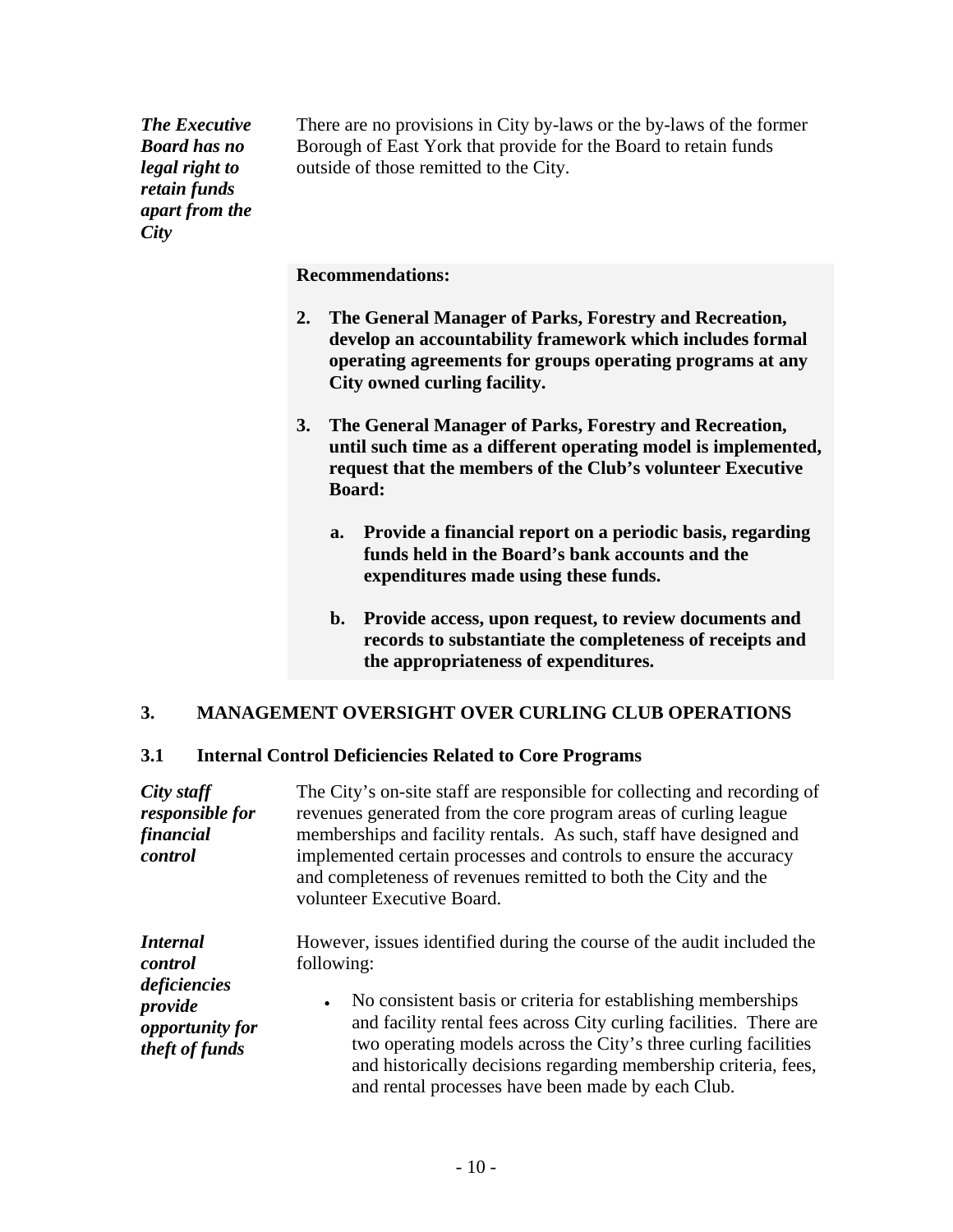- $\bullet$ specified on the application form and not always applied consistently.
- $\bullet$ Steps designed to ensure the accuracy and completeness of membership payments remitted to the City were not implemented in practice or were not operating effectively.
- $\bullet$ Not all cash receipts are reconciled to cash remittance to the City.
- $\bullet$ Processing of facility rentals are not in full compliance with City policies for facility permitting, refunds, and cancellations.

Specific deficiencies that came to our attention during the audit as well as recommendations for improving controls over revenues generated through core programs have been communicated in a letter to management separate from this report.

#### **3.2 Internal Control Deficiencies Relating to Ancillary Services**

Mehods for calculating upplicable fees are not always applied<br>Specified on the application form and not always applied<br>consistently.<br>Consistently by experiment that accuracy and completeness of<br>the membership payments rem *City staff*  The City's on-site staff are also responsible for collecting and *responsible for* recording revenue generated from the ancillary services they perform. *financial*  As such, staff have designed and implemented certain processes and *control*  controls over cash handling. There is, however, a lack of sufficient processes and controls over inventory management.

The following issues, as well as recommendations for improving controls over ancillary services, have been communicated in a letter to management separate from this report:

- Inadequate segregation of duties  $\bullet$
- Excessive use of overrides to cash register functions  $\bullet$
- No formal reconciliation of daily credit and tab sales to weekly  $\bullet$ and monthly billings and deposits
- Coffee beverage sales are not being regularly tracked or  $\bullet$ remitted
- $\bullet$ Inadequate record keeping of beer, wine, and liquor inventory
- Additional physical safeguards over inventory are needed
- Instances of non-compliance with City policies and procedures  $\bullet$ related to divisional purchase orders
- Entering into agreements with vendors outside of the City's  $\bullet$ normal competitive procurement processes.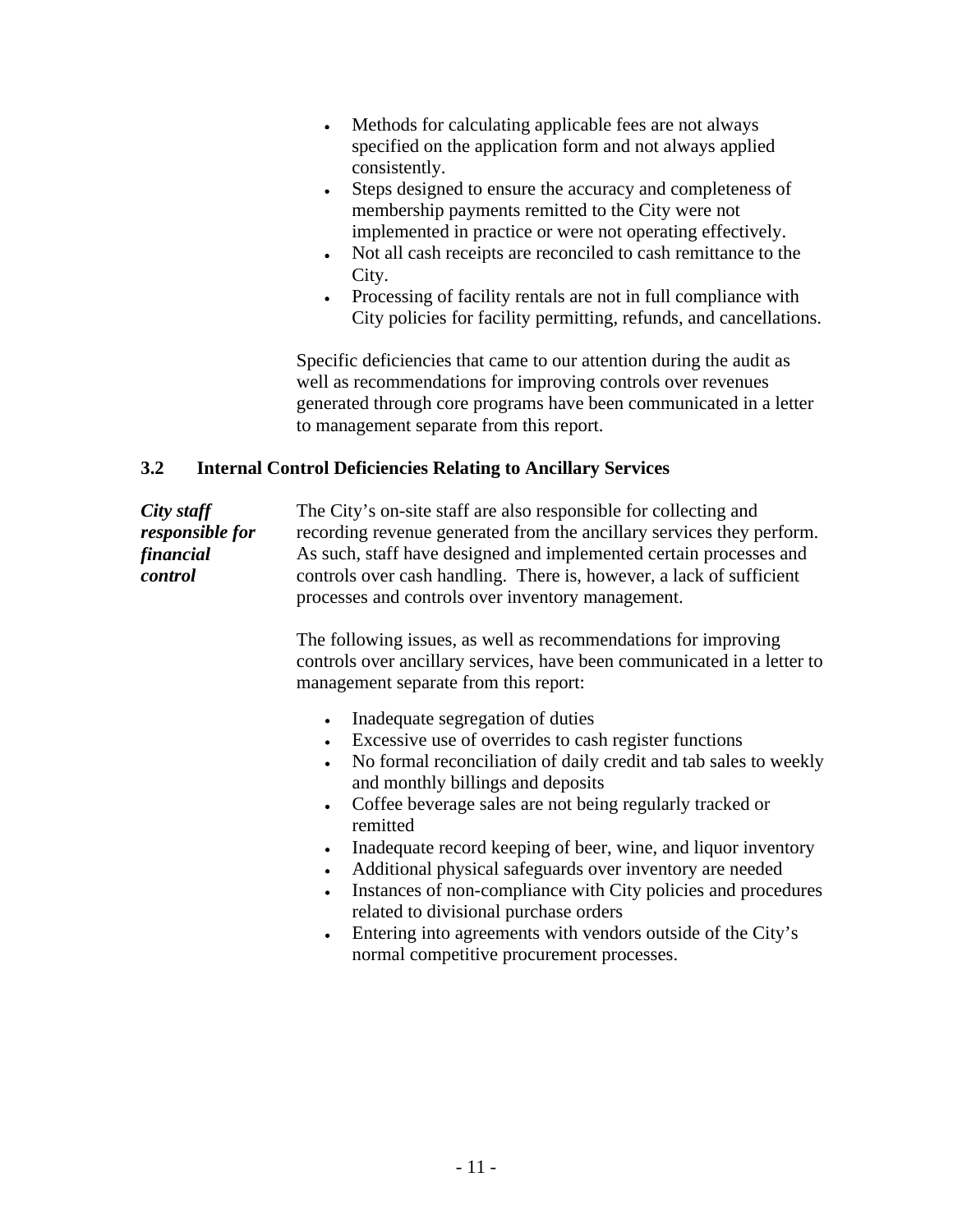*oversight by* 

*Staff would*  City on-site staff have attempted to design and implement their own *have benefited* processes to control cash handling and to comply with City policies *from training,*  and procedures. However, staff would have benefited from better *support, and*  training, support and oversight by management.

*management* Furthermore, periodic reviews of the East York Curling Club have not *and*  been performed by the Parks, Forestry and Recreation Compliance *compliance*  Unit. In addition, the Internal Audit Unit within the City Manager's *function* Office may be in a position to provide ongoing advice, training and assistance on internal control issues.

#### **Recommendation:**

**4. The General Manager of Parks, Forestry and Recreation review the internal control deficiencies identified at the East York Curling Facility and establish a process whereby such control deficiencies are reviewed and addressed by the Parks,** 

# **Forestry and Recreation Compliance Unit. 4. RELEVANCE OF RECOMMENDATIONS TO OTHER PARKS, FORESTRY AND RECREATION FACILITIES**

Although the City's two other curling clubs, Leaside Curling Club and Tam Heather Curling Club were outside the scope of this audit, it should be noted that there may be similar opportunities to improve internal controls at these facilities. Furthermore, certain recommendations may be applicable to other Parks, Forestry and Recreation facilities.

#### **Recommendation:**

**5. The General Manager of Parks, Forestry and Recreation review the recommendations contained in this report for applicability to the other two Parks, Forestry and Recreation curling facilities, and where appropriate, such recommendations be implemented.**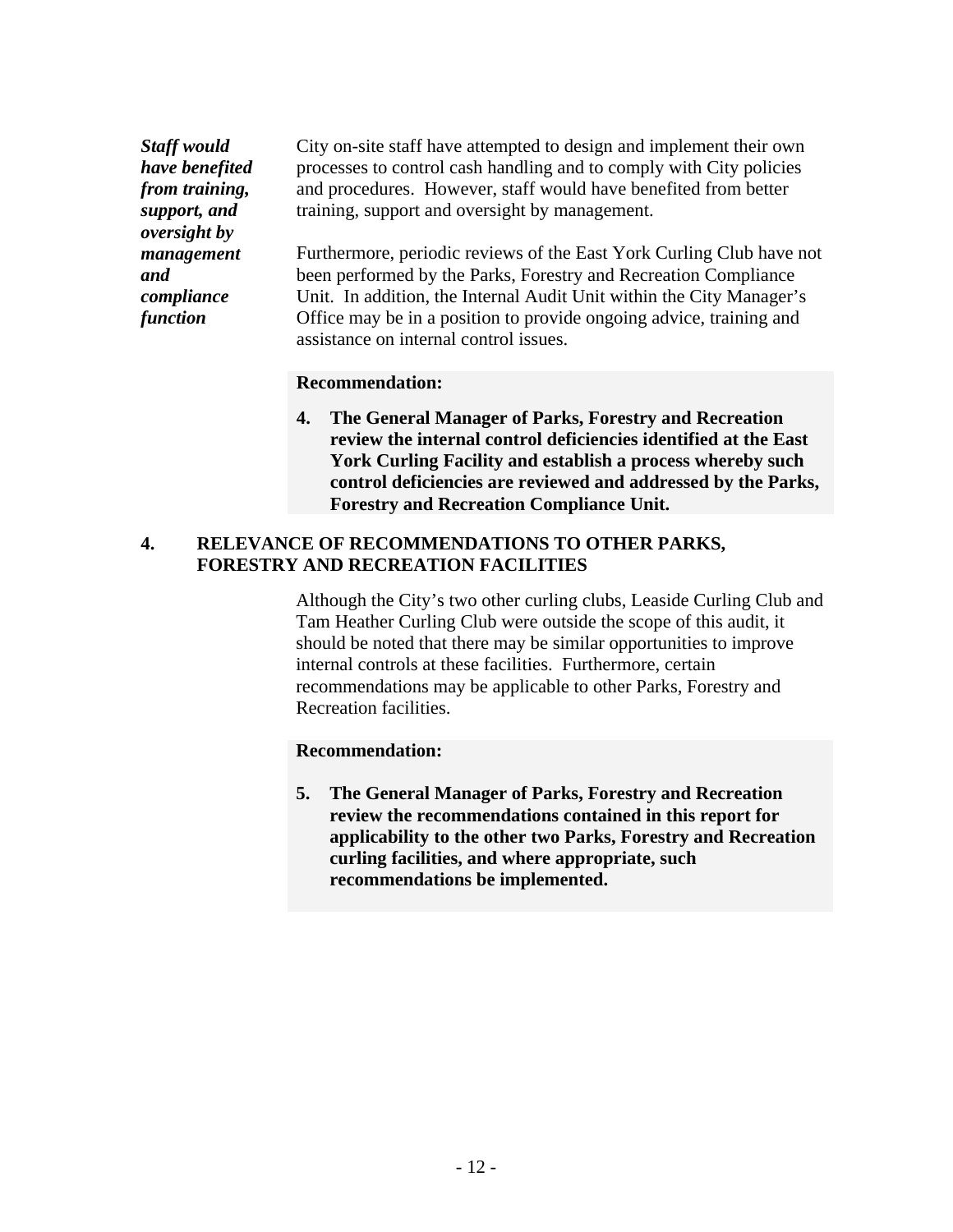**CONCLUSION**<br>
This report presents the results of our review of the East York<br>
Curing Cubi's system of internal control over revenues; inventory<br>
management and complisione with policies and procedures related<br>
to each int This report presents the results of our review of the East York Curling Club's system of internal control over revenues, inventory management and compliance with policies and procedures related to cash handling and purchasing.

The issues identified in our review pertained to the following:

- Need for an evaluation of programs and services offered at the curling facility for alignment with City objectives
- Need for enhanced accountability by the Executive Board.
- Need for increased club management oversight.

Implementing the recommendations contained in this report, as well as in the letter issued separately to management, will strengthen controls, improve accountability and result in potential increases in revenues and cost savings.